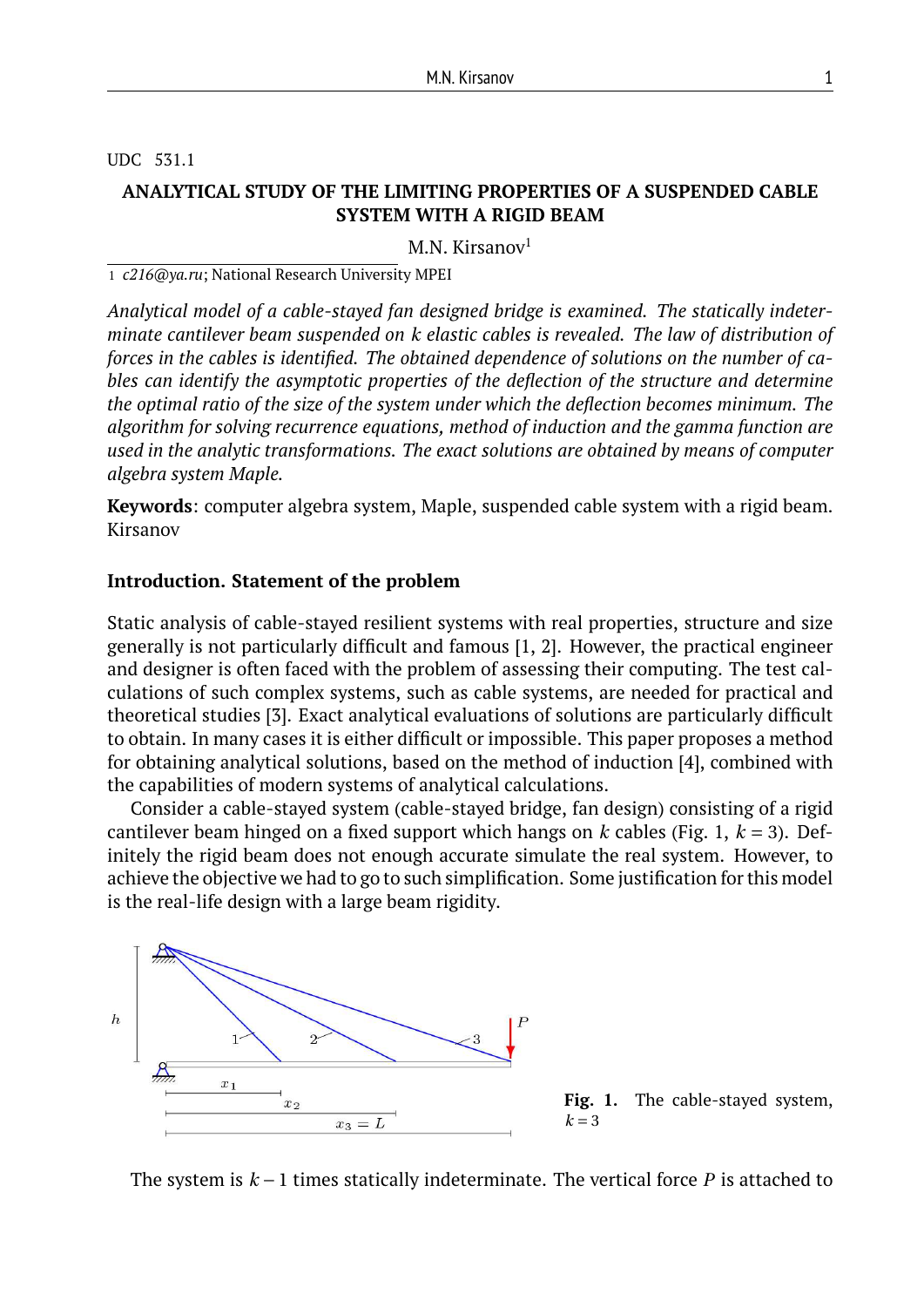the beam. We number the cables from 1 to *k*. In the solution the length of the cables will included

$$
l_j = \sqrt{h^2 + x_j^2}.
$$

Coordinates  $x_i$  equally spaced at intervals of  $a = L/k$  attachment points cables to the beam have the form

$$
x_j = ja, j = 1, ..., k,
$$

with  $L = x_k$  — length of the console.

# **Determination of forces in cables**

Static indeterminacy is disclose by the force method. As a primary determinate structure we will take a beam hanging on the *k*-th (far right) cable. Let's take cables stresses with the numbers 1,...,*k*−1 as redundant. Cable stiffness *EF* are same for all cables. The cables (except the *k*-th) are disconnected and the support of the cables 1,...,*k* − 1 are replaced by the forces  $X_j$ ,  $j = 1, ..., k - 1$  (Fig. 2).



**Fig. 2.** the primary system 1

Let  $S_{i,j}$  — be a force of a cable  $i = 1,...,k$  from the action of a unit force in the *j*-th cable,  $j = 1, ..., k − 1$ . Forces  $S_{i,k}$ ,  $i = 1, ..., k$  are calculated in the *i*-th cable per load *P*. Obviously,  $S_{k,k} = P/\sin \alpha_k = Pl_k/h$ . The forces in other cables, which are disconnected from the support in the core system are equal to zero  $S_{i,k} = 0$ ,  $i = 1, ..., k - 1$ . We have the following expressions

$$
S_{i,i} = 1, i = 1, ..., k - 1,
$$
  
\n $S_{i,j} = 0, i \neq j, i = 1, ..., k - 1, j = 1, ..., k,$   
\n $S_{k,j} = -j l_k / (k l_j), j = 1, ..., k - 1.$ 

Forces  $S_{i,j}$  is the matrix which has a size  $k \times k$ . The lines corresponds to the numbers of cables, columns, 1,...,*k* − 1 — numbers of unit stresses, the last column — stresses of cable of the load *P*. Obviously, the whole load is taken by the last right cable. For  $k = 3$ the matrix takes the form

$$
\left[\begin{array}{ccc} 1 & 0 & 0 \\ 0 & 1 & 0 \\ \frac{1}{3} & \frac{l_3}{l_1} & -\frac{2}{3} & \frac{l_3}{l_2} & \frac{Pl_3}{h} \end{array}\right].
$$
 (1)

The coefficients of the compatibility equations are computed as well.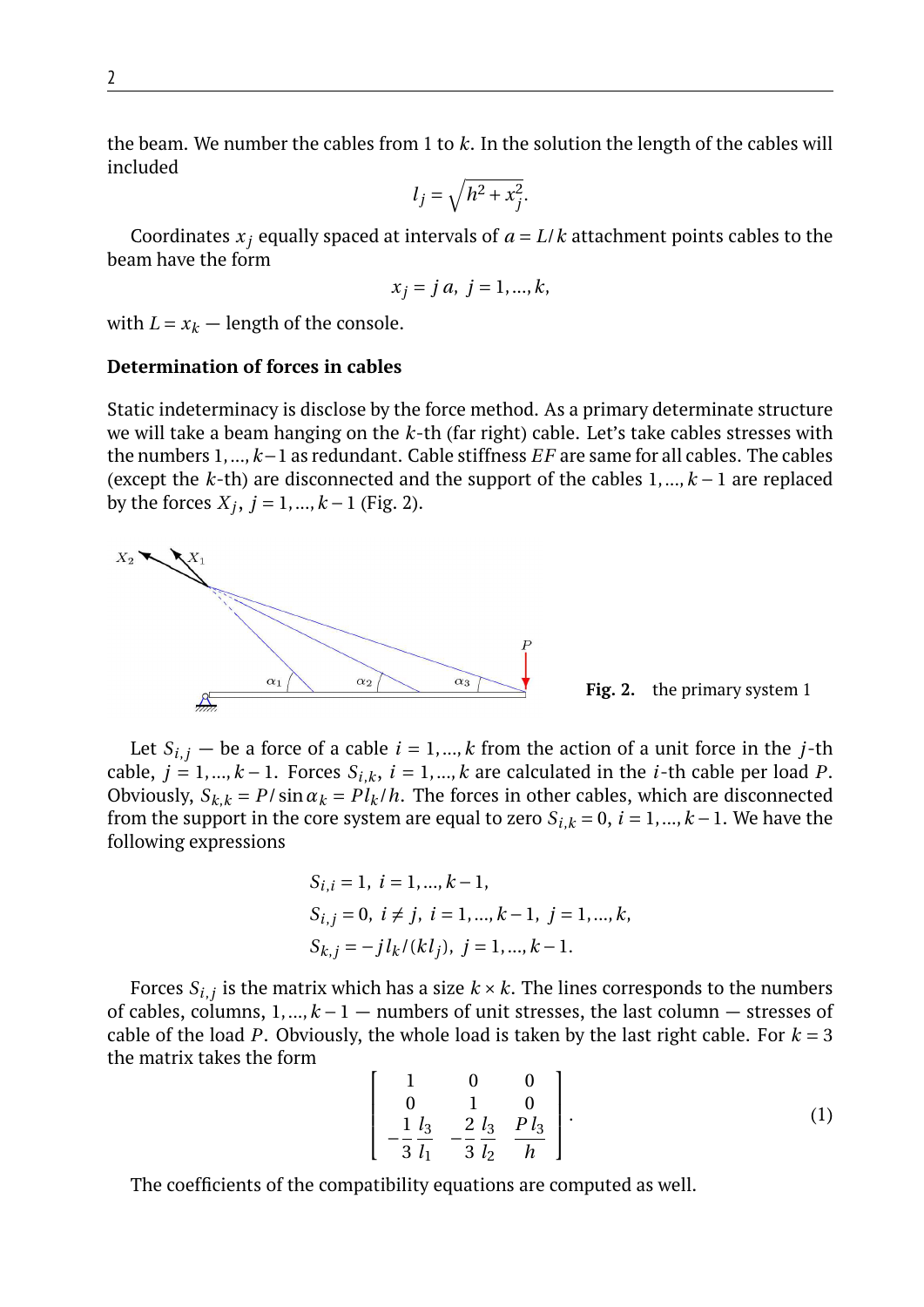$$
\sum_{j=1}^{k-1} \delta_{i,j} X_j + \delta_{i,p} = 0, \quad i = 1, ..., k-1.
$$
 (2)

According to Maxwell's-Mohr formula we obtain

$$
EF\delta_{i,j} = \sum_{m=1}^{k} S_{m,i} S_{m,j} l_m = \frac{i j l_k^3}{k^2 l_i l_j},
$$
  
\n $i \neq j, i, j = 1, ..., k - 1,$   
\n
$$
EF\delta_{i,i} = \frac{i^2 l_k^3}{k^2 l_i^2} + l_i,
$$
  
\n
$$
EF\delta_{i,p} = -P \frac{i l_k^3}{k l_i h}.
$$
  
\n(3)

In matrix form, for  $k = 3$  the system has the form

$$
\begin{bmatrix} \frac{l_3^3}{9l_1^2} + l_1 & \frac{2l_3^3}{9l_1l_2} \\ \frac{2l_3^3}{9l_1l_2} & \frac{4l_3^3}{9l_2^2} + l_2 \end{bmatrix} \begin{bmatrix} X_1 \\ X_2 \end{bmatrix} + \begin{bmatrix} -\frac{l_3^3P}{3l_1h} \\ -\frac{2l_3^3P}{3l_2h} \end{bmatrix} = 0.
$$

By induction [4] we find the solution of the system *k* −1 of the compatibility equations (2)

$$
X_j = P k j l_j \beta_{j,k} / D, \ j = 1, ..., k - 1,
$$
\n(4)

where  $\beta_{j,k} = \prod_{i=1}^{k}$ *k i*=1  $l_i^3$  $\int_{i}^{3}$ / $l_{j}^{3}$  $j^3$  and  $D-$  determinant of the system

$$
D = h \sum_{j=1}^{k} j^{2} \beta_{j,k}.
$$
 (5)

The force in the *k*-th (right) cable

$$
X_k = \sum_{i=1}^{k-1} S_{k,i} X_i + S_{k,k} = P k^2 l_k \beta_{k,k} / D.
$$

The formal substitution  $j = k$  in the expression (4), obtained strictly for  $j = 1, ..., k - 1$ gives the same value. This allows to continue using the solution (4) for all the cables  $j = 1, ..., k$ .

### **Another primary determinate structure**

The best way to check for a solution of statically indeterminate system is to choose a different primary determinate structure.

We introduce a rigid beam with joints of the points of the attached cables, divided by *k* hinged parts.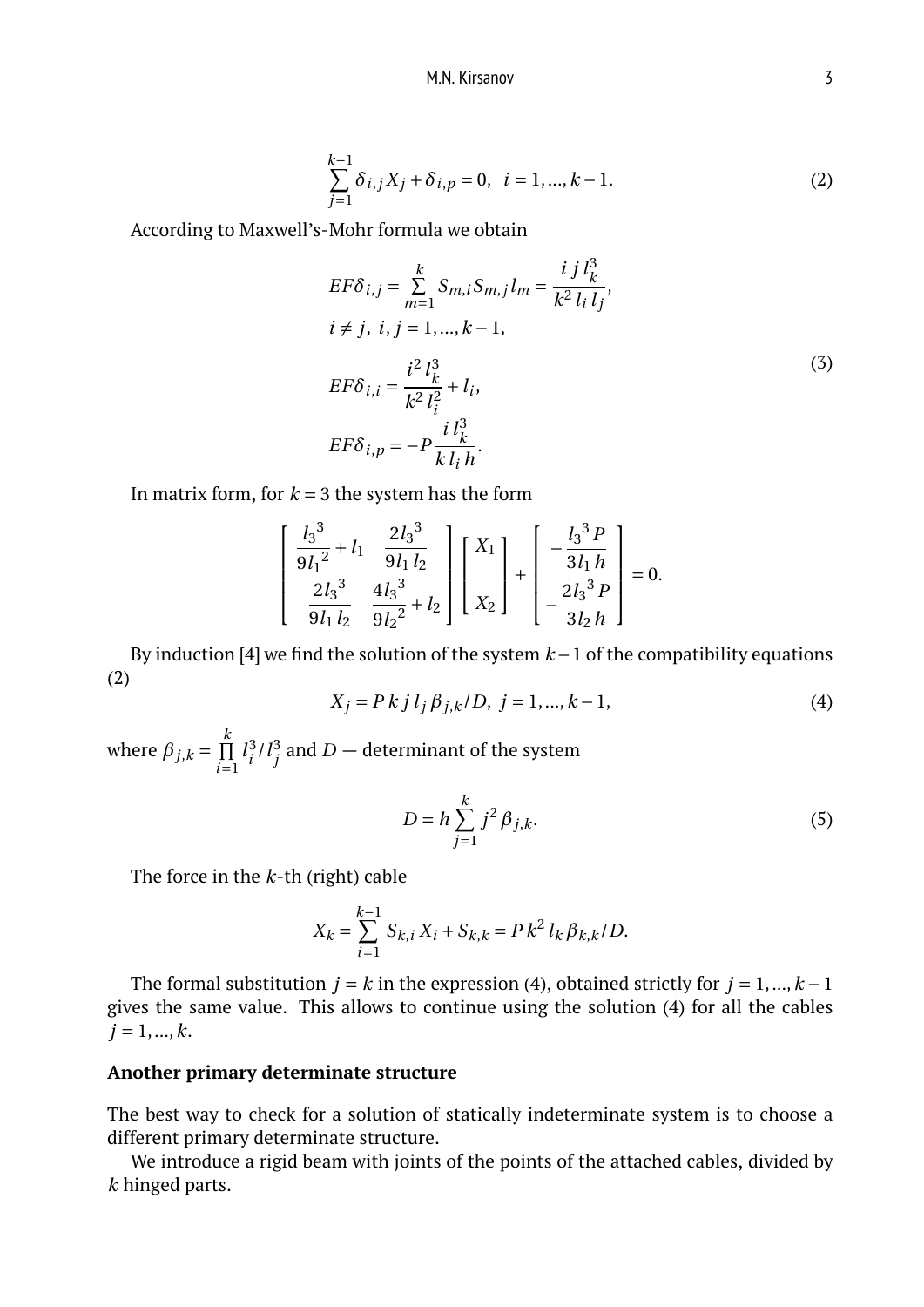

**Fig. 3.** the primary system 2

This system becomes statically determinate. Take it for the primary system of the method of forces. The moments  $M_i$ ,  $i = 1, ..., k - 1$ , introduced in the joints will be unknown of this method (Fig. 3).

To determine the forces  $S_{i,\xi}$ ,  $i = 1,...,k$  in the rigging of the actions unit moments, corresponding unknowns  $M_{\xi}$ ,  $\xi = 1,...,k-1$ , we obtain the system of *k* equations. Each equation is the sum of the moments around the hinge with the coordinate  $x_{k-j}$ ,  $j = 1, ..., k$ , (the moment point with the number *j*) of all forces that are attached to the severed right on the hinge side of the system. Therefore, moving from right to left on the beam, considering every time the balance of the right part from the hinge of the beam. The point has the number *k* — fixed support beams. The system of equations for the forces of the cables of a single moment of action which is in accordance with an unknown number *ξ*, is given by

$$
\Phi_j = 0, \ j = 1, ..., k, \ j \neq k - \xi, \n\Phi_{k-\xi} = 1.
$$
\n(6)

To refer to the sum of the moments we have introduced an auxiliary function

$$
\Phi_j = \sum_{i=1}^j i \, a \, S_{i+k-j,\xi} \, \sin \alpha_{i+k-j}.
$$

To calculate the forces from the actions of all the individual moments it is need to consistently make  $k-1$  equations (6), respectively, for  $\xi = 1, ..., k-1$ .

Forces in the cables of the unit moments and loads of *P* are listed in the matrix similar to (1). Its non-zero elements are given by

$$
S_{i,i} = -2/(a\sin\alpha_i),
$$
  
\n
$$
S_{i+1,i} = 1/(a\sin\alpha_{i+1}), i = 1, ..., k-1,
$$
  
\n
$$
S_{i,i+1} = 1/(a\sin\alpha_i), i = 1, ..., k-2.
$$

Forces due to the load action *P* in all cables, except the far right cable, appended at the end of the beam are zero. In the *k*-th cable the force  $S_{k,k} = P/\sin \alpha_k$ .

For *k* = 3, we have a matrix of forces (the last column corresponds to the forces due to the load *P*)

$$
\begin{bmatrix}\n-\frac{2l_1}{ah} & \frac{l_1}{ah} & 0 \\
\frac{l_2}{ah} & -\frac{2l_2}{ah} & 0 \\
0 & \frac{l_3}{ah} & \frac{Pl_3}{h}\n\end{bmatrix}
$$

.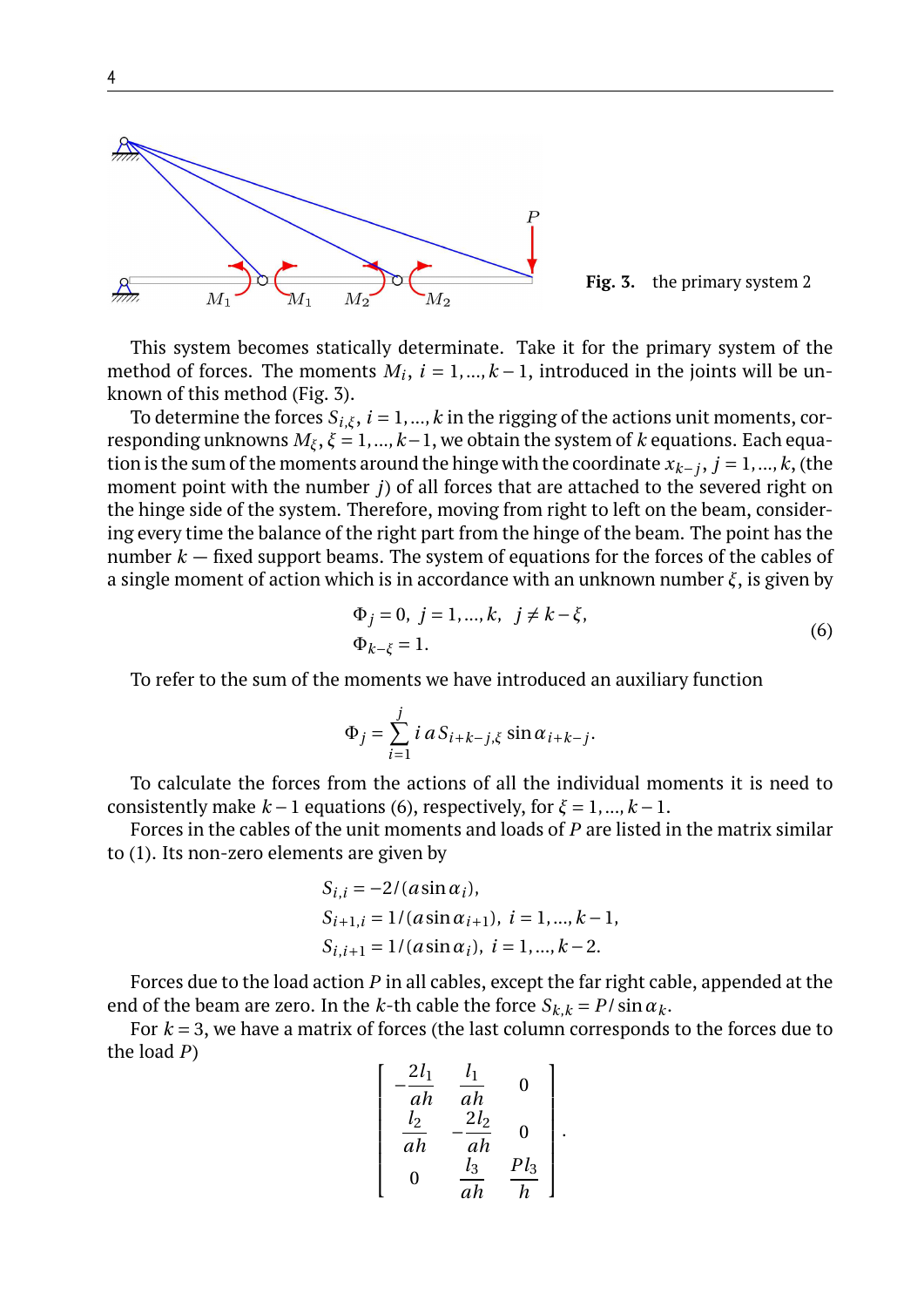The non-zero coefficients of the compatibility equations for the unknown moments  $M_j$ ,  $j = 1, ..., k - 1$ ,

$$
\sum_{j=1}^{k-1} \delta_{i,j} M_j + \delta_{i,p} = 0, \quad i = 1, ..., k-1,
$$
\n(7)

that calculated similar to (3) are calculated according to the formula Maxwell's-Mohr, and have the form *ϕi*−<sup>1</sup> +4*ϕ<sup>i</sup>* +*ϕi*+<sup>1</sup>

$$
\delta_{i,i} = \frac{\varphi_{i-1} + 4\varphi_i + \varphi_{i+1}}{EF}, i = 1, ..., k - 1,
$$
  
\n
$$
\delta_{i,i+1} = -2 \frac{\varphi_i + \varphi_{i+1}}{EF}, i = 1, ..., k - 2,
$$
  
\n
$$
\delta_{i,i+2} = \frac{\varphi_{i+1}}{EF}, i = 1, ..., k - 3,
$$
  
\n
$$
\delta_{i,j} = \delta_{j,i}, i, j = 1, ..., k - 1,
$$
  
\n
$$
\delta_{k-1,p} = \frac{Pa\varphi_k}{EF},
$$
\n(8)

For brevity we introduce the shortcut  $\varphi_i = l_i^3$  $i^3/(a^2h^2)$ ,  $i = 1, ..., k$ ,  $\varphi_0 = 0$ . A five-diagonal matrix system is obtained. The determinant of the system (7) coincides with (5). The system of equations gives the values of the moments in the beam at the attachment points of cables and has the form

$$
M_i = -a h P l_k^3 \sum_{j=1}^{k-1} j \beta_{j,k-1} c_{i,j} / D, \ \ i = 1, ..., k-1,
$$

where the auxiliary matrix of coefficients *ci*,*<sup>j</sup>* is symmetric respect to both diagonals

$$
c_{i,j} = (k - j) i, i = 1, ..., [(k - 1)/2], j = i, ..., k - i,
$$
  

$$
c_{k-j,k-i} = c_{i,j} = c_{j,i}, i = 1, ..., k - 1, j = i, ..., k - 1,
$$

The brackets  $[(k-1)/2]$  denote round up. If  $k = 5$  the matrix *c* have the form

$$
c = \left(\begin{array}{rrrr} 4 & 3 & 2 & 1 \\ 3 & 6 & 4 & 2 \\ 2 & 4 & 6 & 3 \\ 1 & 2 & 3 & 4 \end{array}\right).
$$

We note two interesting properties of the matrix. First, the determinant of *c* of order *n* is equal to  $(n+1)^{n-1}$  [17]. Obviously,  $n = k-1$  is the indeterminate degree of structure. Second, the inverse matrix of *c* of order *n*, is a three-diagonal Jacobi's matrix with elements  $2/(n+1)$  on the main diagonal and  $-1/(n+1)$  on the other two. These properties can be used to monitor the accuracy of analytical transformations.

The forces in cables can be determined by formula

$$
X_j = \sum_{i=1}^{k-1} S_{j,i} M_i + S_{j,k}.
$$

The result in this case is exactly the solution (4). Note that selected for testing primary determinate structure with unknown moments in the joints, usually has used in the problem of multispan beam [6] (three-moments equation), in this case complicates but does not simplify solution.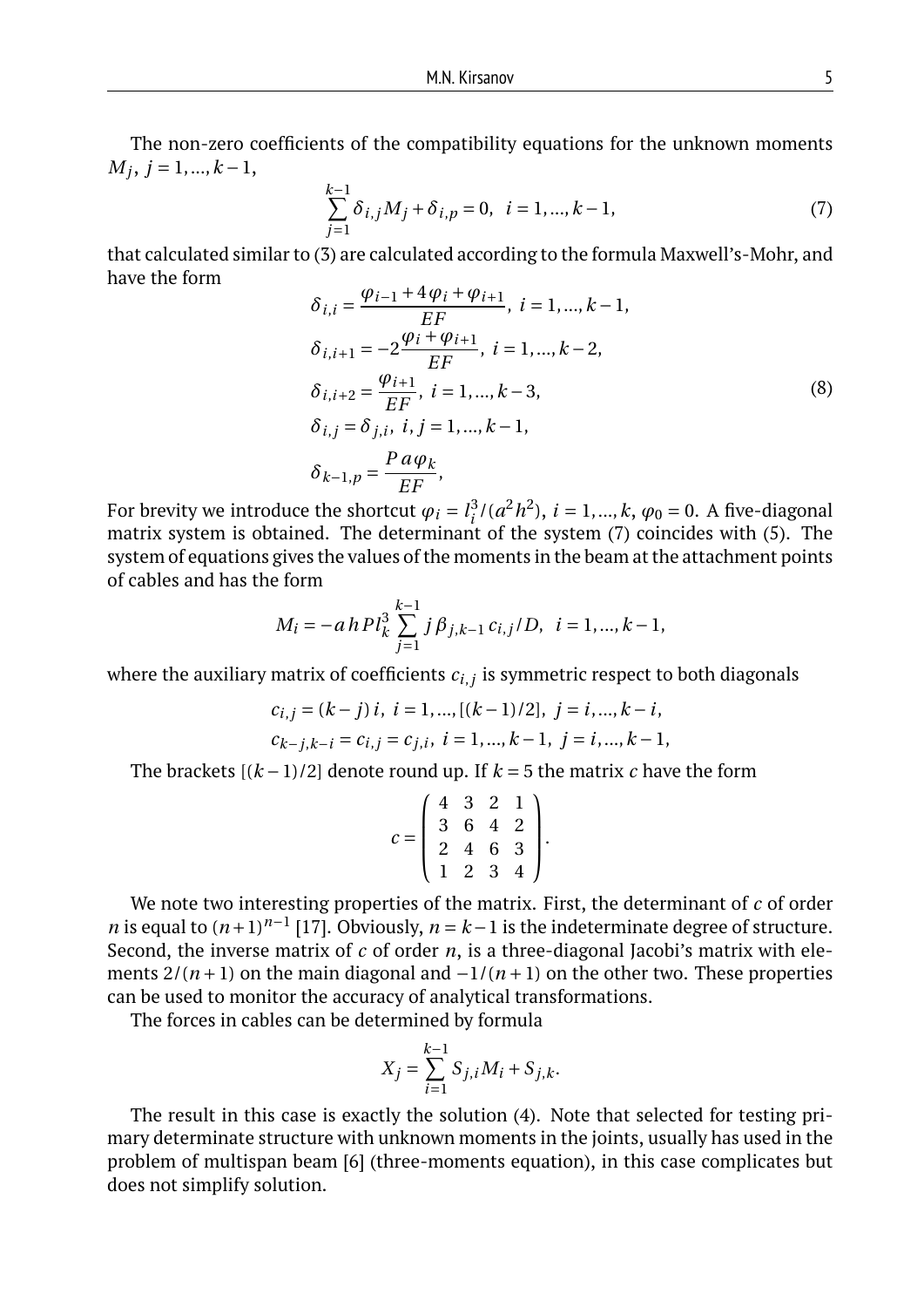### **Analysis of forces in cables**

Dimensionless force values  $X_j$  /*P* in the last three cables  $j = k - 2$ ,  $k - 1$ ,  $k$ , depending on the height *h*, for  $k = 12$ ,  $L = 30$  *m* are given by Figure 4.



**Fig. 4.** Dimensionless force values in the last three cables

Height *h* in the Figure is given in meters. By increasing the height of the construction the stresses decrease in all rigging, though not always monotonic. On some curves one can see a small extremum. In this case — it's the last cable. Starting from a certain value *h*, it's force begins to rise. With an increasing number of cables *k*, calculations show that the cable number in which there is such a fluctuation is reduced. However, because of the small deviations from the change of stresses decreases monotonically with increasing *h*, to investigate this effect does not make sense.

It is much more important to explore the obvious asymptote. Moreover, this can be done analytically. If  $h \to \infty$  expression (4), as it turns out, has a limit

$$
\lim_{h \to \infty} X_j = \frac{6jP}{(k+1)(2k+1)}, \ j = 1, ..., k.
$$
\n(9)

This value is independent of the beam length *L* and decreases with the number of cables *k*. The linear dependence of the stress limit of cables on the number of *j* one could guess, if we solve the problem not by force method, but by the deformations method. In this case, at high altitudes *h* cables are almost vertical, and their extension is proportional to the distance from the support, ie, proportional to the number *j*. Hence, in view of Hooke's law it should be proportional to the force. Way to get the same exact dependence (9) is not obvious and deserves a more detailed explanation. The inductive method was used for the conclusions. If the number of cables *k* is given, then the dependence of (4) for large values of *k* is, though complicated, but it is a certain kind. Going to the limit by  $h \to \infty$  is absolutely not difficult, and the result is simple. For example, if  $k = 3$ , we have lim  $\lim_{h \to \infty} X_j = 3jP/14 = 6jP/28$ , for *k* = 4 we get  $\lim_{h \to \infty} X_j = 2jP/15 = 6jP/45$ , etc. Thus, *h*→∞ noting the numerator is 6, write down the sequence denominators 6, 15, 28, 45, 66, 91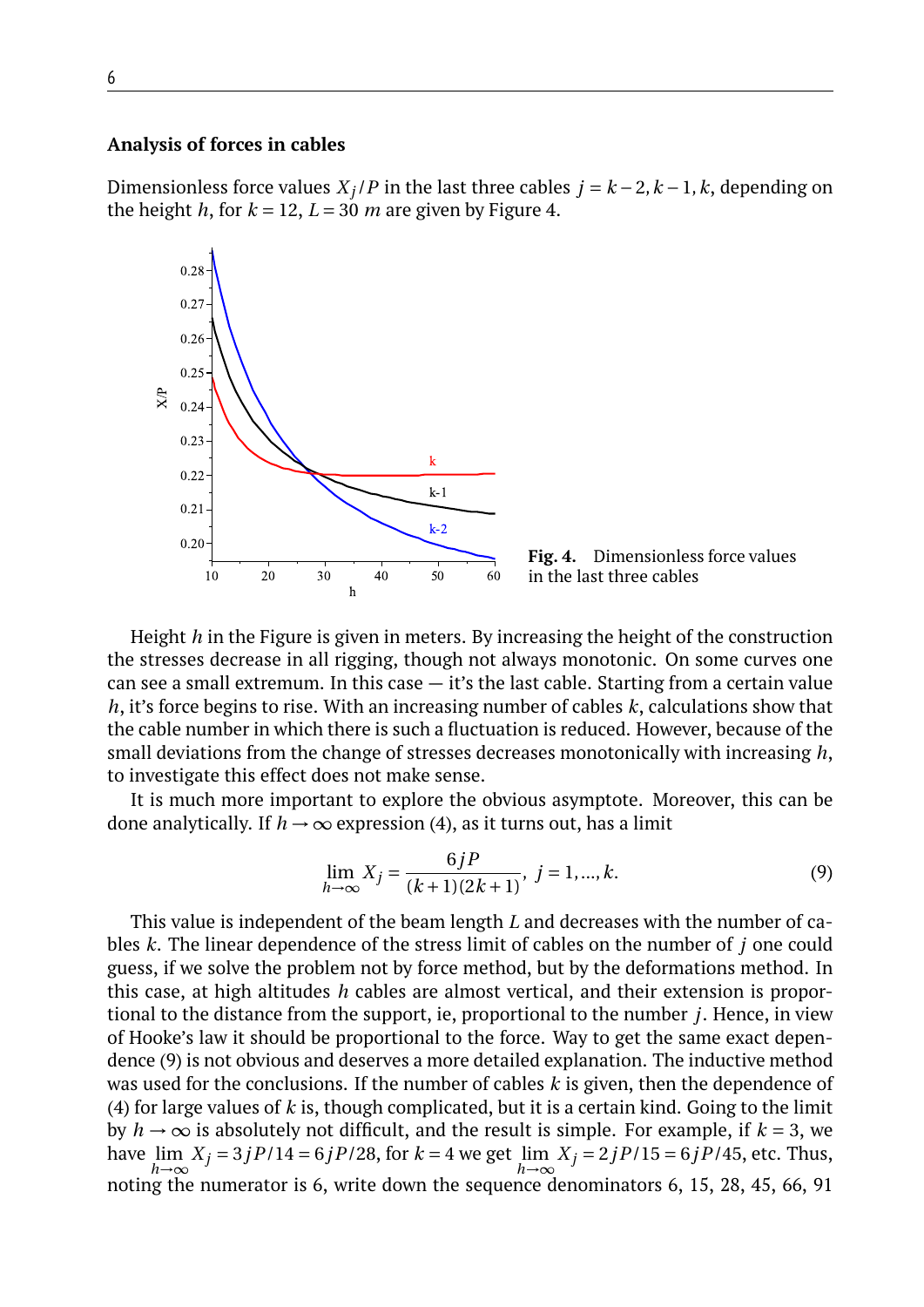... if  $k = 1, 2, 3, 4, 5, 6, \dots$  With the help of the operator rgf findrecur from genfunc package of computer mathematics Maple [7, 8] we obtain the recurrence equation for the sequence of coefficients of the denominators

$$
t_k = 3t_{k-1} - 3t_{k-2} + t_{k-3}, \ k \ge 4.
$$

The operator rgf findrecur is needed to work with even number of members of the analyzed series.

In this case, the detection of this equation has proved sufficient members of the three pairs of sequences (sometimes required more). The integer coefficients as a result is a sign that the equation are matched correctly. Indeed, all  $t_k$  must be integer. The solution of the recurrence equation (here came the third-order equation) can be easily found by using the rsolve or manually, by known methods of discrete mathematics. Obtain the necessary dependence for the denominator:  $t_k = (k+1)(2k+1)$ .

Distribution of relative stresses  $X_j$  *P* the cables  $j = 1, ..., 12$ , depending on the height *h* (in meters) for  $k = 12$ ,  $L = 30$  m is given in Fig. 5.



**Fig. 5.** Distribution of relative stresses the cables

There is the number of the cable with the maximum force among all the cables depends on *h*. This dependence can be found out analytically by differentiating (4) on *j*, considering this relationship to be a continuous function. We have

$$
j_{\max} = k h / L.
$$

Consequently, the extreme right-hand cable ( $j_{\text{max}} = k$ ) is strained more than others, if  $h = L$ , ie, it is inclined at an angle of 45°.

#### **Analysis of deflection**

The deflection of the console calculated by Maxwell's-Mohr formula

$$
\Delta = \sum_{i=1}^{k} \bar{S}_{i,k} X_i l_i / (EF),
$$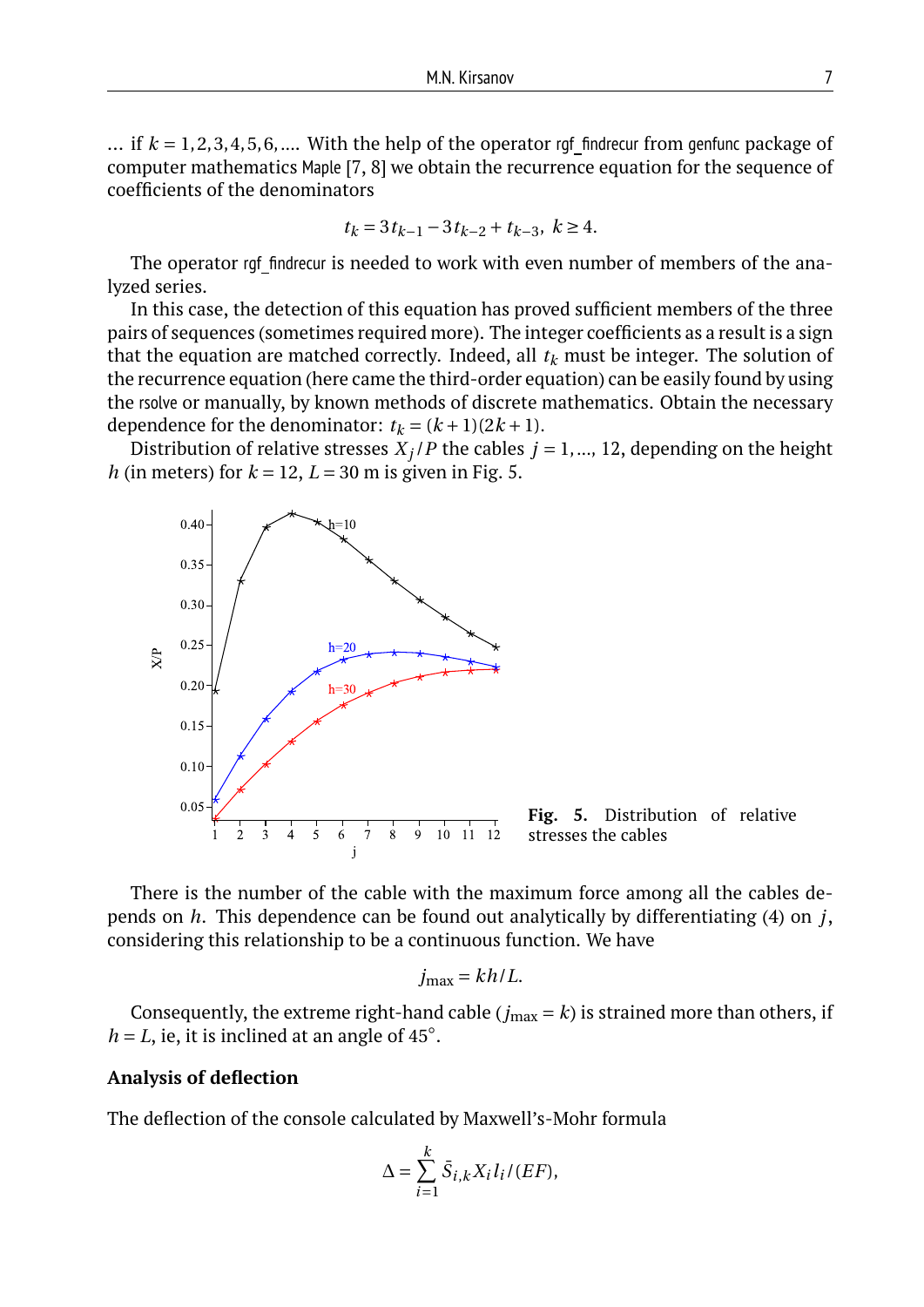where  $\bar{S}_{i,k}$  =  $S_{i,k}$  /  $P$   $-$  forces in cables in the basic statically determinate system from the action of a unit force at the end of the beam. Given that in this case the forces of all cables, except the last one with the number  $k$  are zero and  $\bar{S}_{k,k} = 1/\sin\alpha_k = l_k/h$ , we get

$$
\Delta = \frac{S_{k,k} X_k l_k}{EF} = \frac{P l_k^3 k^2 \beta_{k,k}}{h D EF}.
$$
\n(10)

Let us analyze the deflection as a function of the number of cables. We denote  $\tilde{\Delta}$  = *EF*∆/(*PL*) — dimensionless deflection. Increasing the number of cables, the rigidity of the whole structure will obviously rise and deflection at  $k \to \infty$  will tend to zero. Another thing, if fighting for material savings, with the number of cables we will reduce their section. Thus it is possible to determine the dependence of the stiffness of the number of cables. Suppose, for example,

$$
EF = EF_0 l_k / L_S,
$$

where  $L_S = \sum_{i=1}^{N}$ *k*  $\overline{i=1}$  $l_i$  — the total length of the cables,  $EF_0$  — stiffness cables in the statically determinate system with one cable. With an increasing <u>numbe</u>r of cables the total length increased as well. The length of the far right cable  $l_k$  =  $\sqrt{L^2 + h^2}$  is constant, therefore, the cables stiffness decreases. The volume of cable material with a fixed modulus of elasticity remains constant  $F_0 l_k$ .

The Figure 6 shows the dependence of the dimensionless deflection of the number of cables at different altitudes  $h = 10$  m,  $h = 20$  m,  $h = 40$  m,  $L = 30$  m.



**Fig. 6.** Dependence of the dimensionless deflection of the number of cables

Obviously the presence of the asymptote of this relationship when  $k \to \infty$ .

For the analytical determination of the asymptote it is better to express the finite product in  $\beta_{i,j}$  as a part of the solution (4) in terms of the gamma function [9, 10]

$$
\prod_{j=1}^{k} h^{2} + j^{2} a^{2} = a^{2k} \frac{\Gamma(k+1-ih/a)\Gamma(k+1+ih/a)}{\Gamma(1-ih/a)\Gamma(1+ih/a)},
$$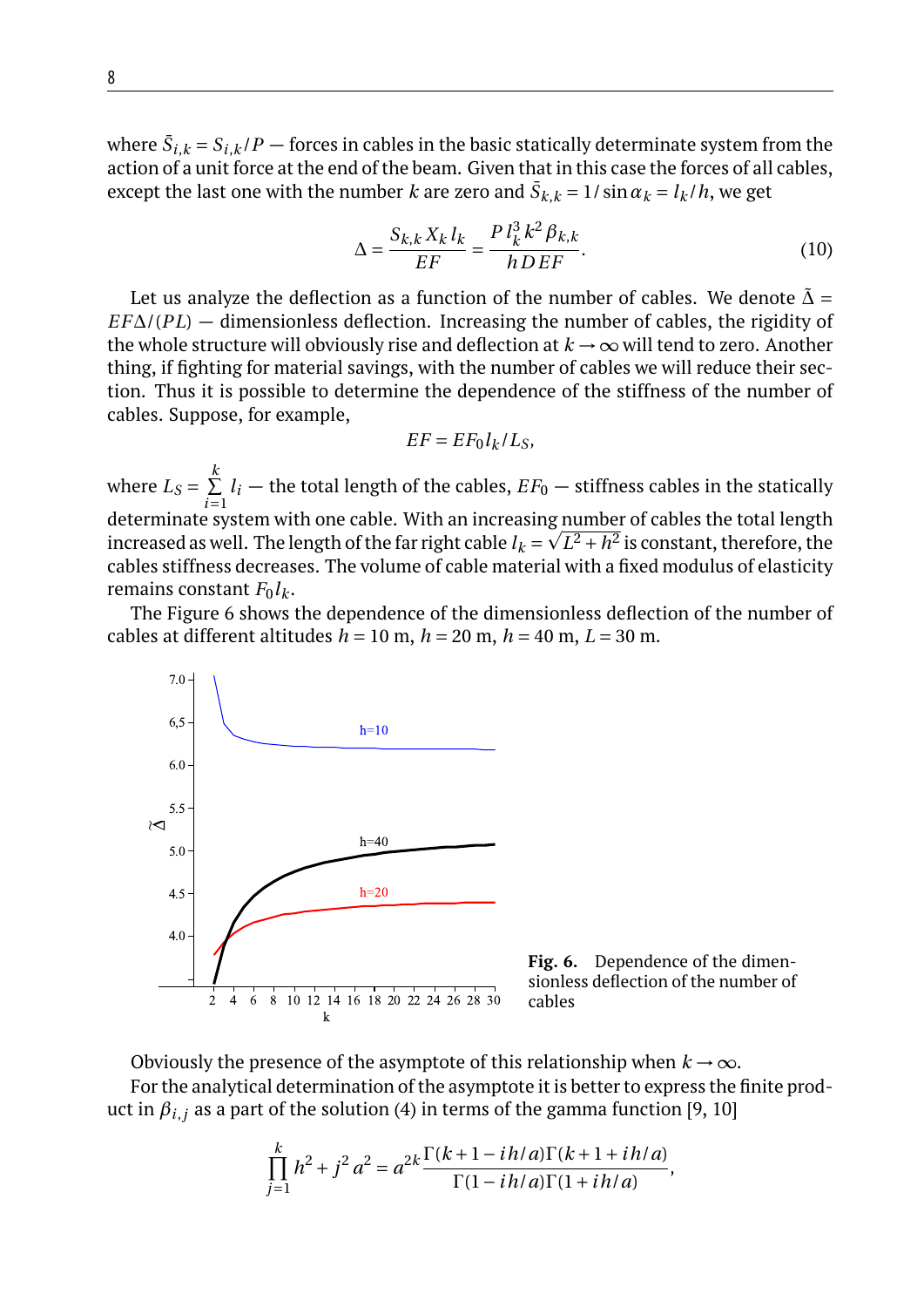here  $i$  – the imaginary unit.

Passing to the limit  $k \to \infty$  in the expression (10), we obtain

$$
\tilde{\Delta}_{\text{max}} = \frac{\lambda}{2} \frac{\lambda \sqrt{1 + \lambda^2} + \text{arcsinh}\,\lambda}{\sqrt{1 + \lambda^2} \,\text{arcsinh}\,\lambda - \lambda},\tag{11}
$$

where the notation  $\lambda = L/h$ .

Similarly, in the simple way if the stiffness *EF* is divided to the number of cables ie,  $EF = EF_0/k$ , we can obtain

$$
\tilde{\Delta}_{\text{max}} = \frac{\lambda^2}{\arcsinh \lambda - \lambda / \sqrt{1 + \lambda^2}}.
$$
\n(12)

In this case, of course, the volume of the system as the function of number of cables is not saved, the solution turns out to be a little bit easier. When the ratio of the beam length and height of the structure  $\lambda = 1.354$  limit (11) reaches a minimum value of  $\tilde{\Delta}_{\text{max}} = 4.448$ , and the asymptote is calculated using the formula (12) has a minimum value of  $\tilde{\Delta}_{\text{max}} =$ 5.736 at  $\lambda = 1.027$ . These numbers do not depend on the size of the system, nor on its elastic properties and are peculiar character of "universal constants" of problem, which can be guided in the process of designing such structures.

### **The conclusions**

In the problem of statically indeterminate cabling system with an arbitrary number of cables, the exact solutions for the deflection and stress in cables has been found. The analytic dependence of the solution on the number of cables helped to identify some asymptotic properties of deformability of the structure. In process of solutions specific mathematical patterns allowing to move the proposed methodology inductive to other computing tasks has also been found.

Some other examples of application of the method of induction in conjunction with the system of computer mathematics Maple can be found in the works [11, 12, 13, 14, 15, 16, 17, 18, 19, 20, 21].

#### **Appendix. Bissymmetric matrix. Examples**

Let us consider some bisymmetric matrix *A* of order *n*, i.e. symmetric about the main diagonal

$$
a_{i,j} = a_{j,i}, i, j = 1, ..., n
$$

and on the side one

$$
a_{n-j+1,n-i+1} = a_{j,i}.
$$

1)  $a_{i,j} = i + j$ ,  $i = 1, ..., [n/2]$ ,  $j = i, ..., n + 1 - i$ , For  $n = 5$  the matrix has the form

$$
A = \begin{pmatrix} 2 & 3 & 4 & 5 & 6 \\ 3 & 4 & 5 & 6 & 5 \\ 4 & 5 & 6 & 5 & 4 \\ 5 & 6 & 5 & 4 & 3 \\ 6 & 5 & 4 & 3 & 2 \end{pmatrix}.
$$
 (A1)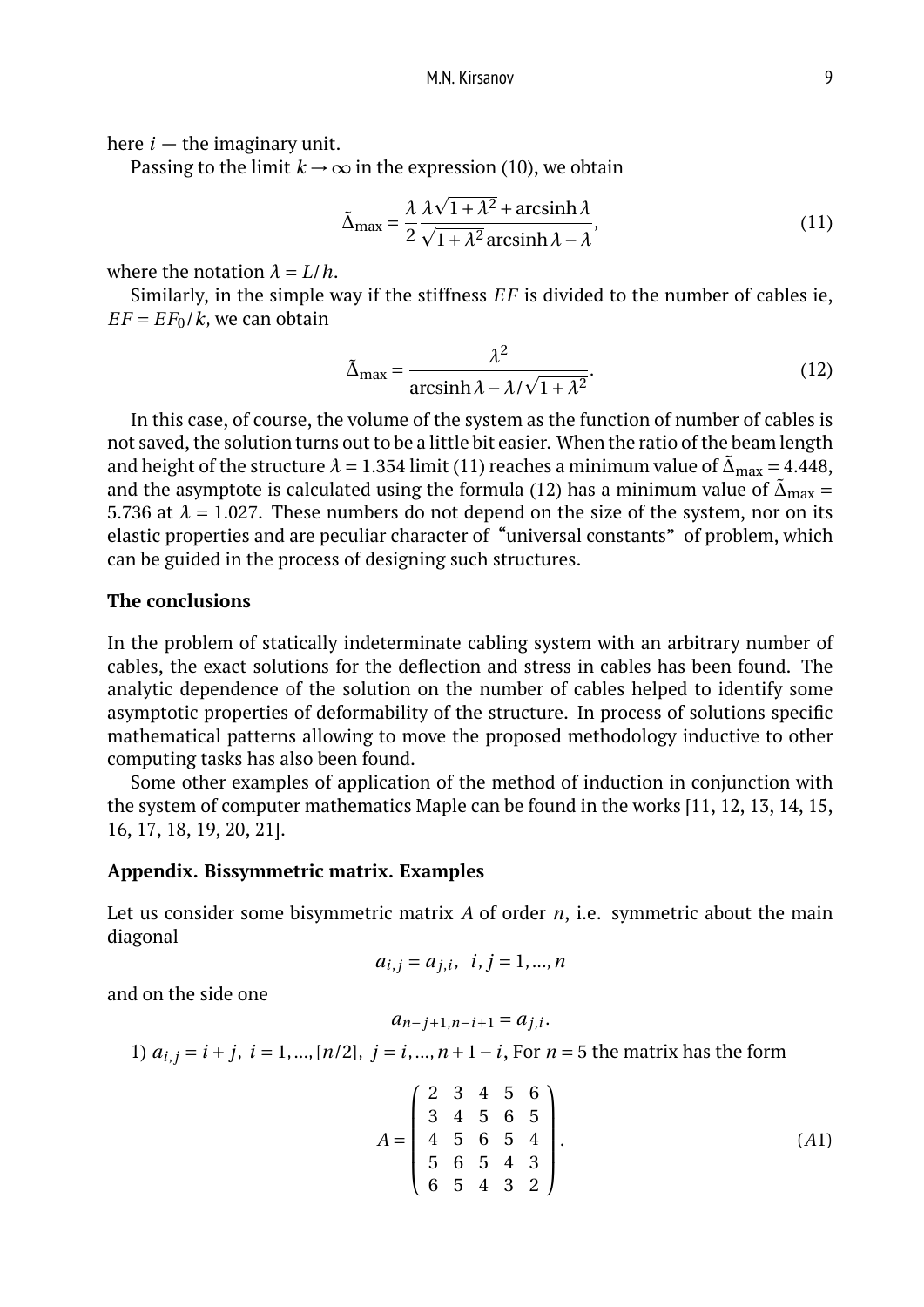Using the method of induction we have

$$
\det A = 2^{n-2}(3+n)(\cos(\pi n/2) + \sin(\pi n/2)).
$$

The matrix (A1) in the system Maple can be set as the Hankel matrix [8] with symmetric list:

HankelMatrix(<2,3,4,5,6,5,4,3,2>,5).

2)  $a_{i,j} = j - i$ ,  $i = 1, ..., \lfloor n/2 \rfloor$ ,  $j = i, ..., n + 1 - i$ , For  $n = 5$  the matrix has the form

$$
A = \begin{pmatrix} 0 & 1 & 2 & 3 & 4 \\ 1 & 0 & 1 & 2 & 3 \\ 2 & 1 & 0 & 1 & 2 \\ 3 & 2 & 1 & 0 & 1 \\ 4 & 3 & 2 & 1 & 0 \end{pmatrix}.
$$
 (A2)

Using the method of induction we have

$$
\det A = -2^{n-2}(n-2)(n-1).
$$

Note that the matrix (A2) in the system Maple can be set as a BandMatrix [8].

# **References**

1. Han S.-H. Practical valuations on the effect of two type uncertainties for optimum design of cable-stayed bridges / S.-H. Han, J.-K. Park // International Journal of Steel Structures. - 2009. - № 9. - P. 143–152.

2. Hassan M.M. Optimization of stay cables in cable-stayed bridges using finite element, genetic algorithm, and B-spline combined technique / M.M. Hassan // Engineering Structures. - 2013. № 49. - P. 643–654.

3. Kirsanov N.M. Hanging system for high rigidity / N.M. Kirsanov. - Moscow: Stroyizdat, 1973.

4. Kirsanov M.N. Inductive analysis of the effect of error mounting on the stiffness and strength of a plane truss / M.N. Kirsanov // Magazine of Civil Engineering. - 2012. -  $N^{\circ}$  5. - P. 38–42.

5. Vorobiev O. About some bissymmetric matrix of regular type / O. Vorobiev, M. Kirsanov, S. Cherepanov // Science and education in the XXI century: proceedings of the international scientific-practical conference. - Tambov, 2013. - P. 8–9.

6. Srivastava A.K. Strength of Material / A.K. Srivastava, P.C. Gope. - New Delhi: Prentice-Hall of India, 2007.

7. Fox W.P. Mathematical Modelling with Maple / W.P. Fox. - Boston: Cengage Publishing, 2012.

8. Kirsanov M.N. Maple, and Maplet. Solving mechanics problems / M.N. Kirsanov. - Saint-Petersburg: Lan, 2012. - 512 p.

9. Abramowitz M. Handbook of Mathematical Functions with Formulas, Graphs, and Mathematical Tables / M. Abramowitz, I.A. Stegun. - New York: Dover Publications, 1972.

10. Bonnar J.D. The Gamma Function / J.D. Bonnar. - Seattle: CreateSpace Publishing, 2010.

11. Tinkov D.V. Comparative analysis of analytical solutions to the problem of truss structure deflection / D.V. Tinkov // Magazine of Civil Engineering. - 2015. - № 5(57). - P. 66–73.

12. Kirsanov M.N. The exact formulas for calculating deflection and forces in the rods of the 'Molodechno' truss with an arbitrary number of panels / M.N. Kirsanov // Magazine of Civil Engineering. - 2016. -  $N<sup>o</sup> 1.$  -P. 33–41.